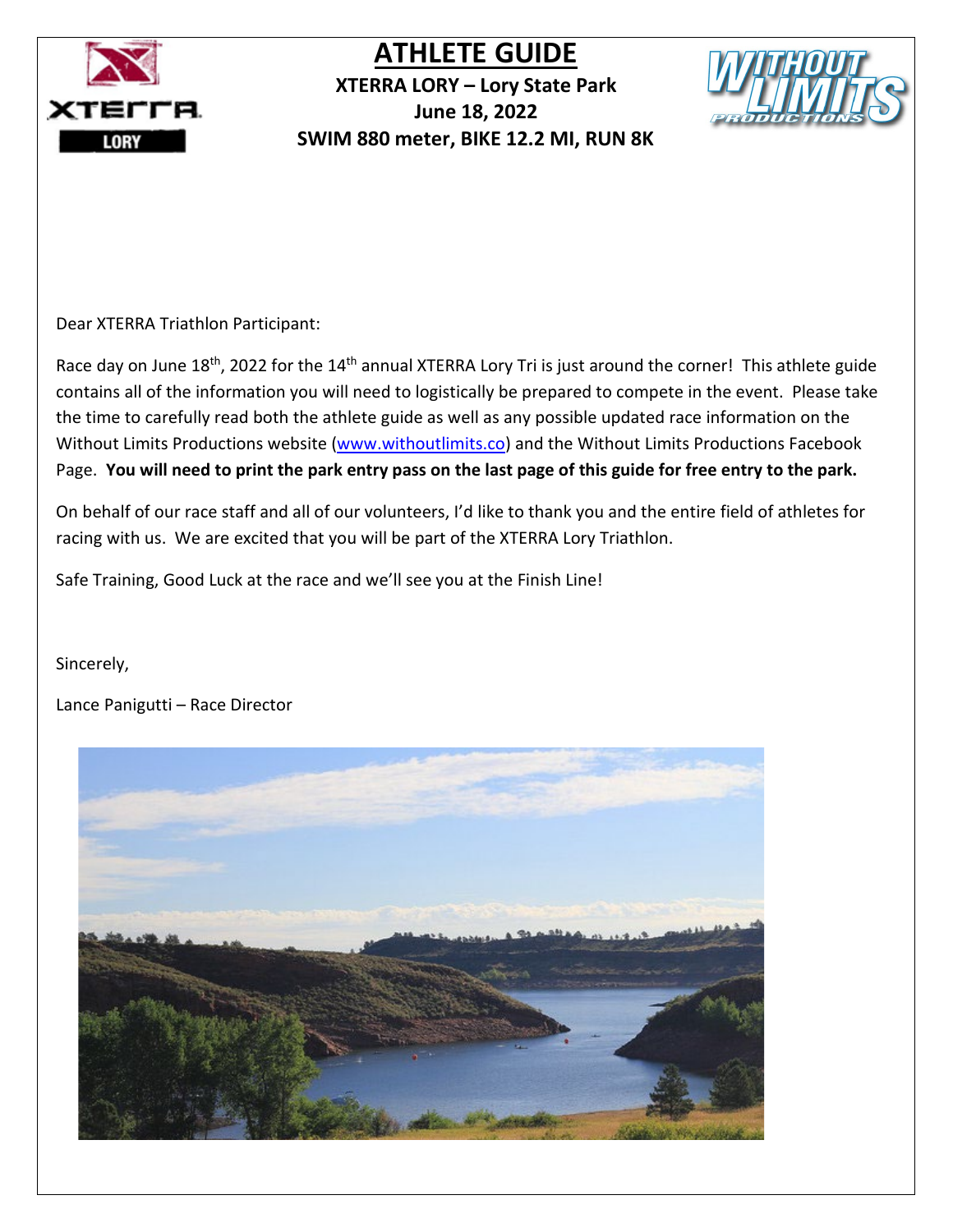

**XTERRA LORY – Lory State Park June 18, 2022**



## **SCHEDULE OF EVENTS**

#### **PACKET PICK-UP OPTIONS**

**FRIDAY June 17th** - Lory State Park Ranger Station - 5:00pm-7:00pm Packet pick-up will take place at the main Ranger Station - to pre-ride you will need a one-day park pass

**SATURDAY June 18th -** RACE DAY PACKET PICKUP, IF YOU PURCHASED THIS OPTION, IS AVAILABLE STARTING AT 5:45AM RACE MORNING & CLOSES AT 6:45 AM SHARP!!!

**SATURDAY, June 18 – LORY STATE PARK – North Eltuck Cove (Transition area)**

- 5:30 AM Race Day Packet Pickup Transition Area Opens
- 6:00 AM Body Marking Starts
- 6:45 AM Race Packet Pickup Closes (No Packets will be distributed after 6:45 am!!!)
- 7:00 AM Swim area opens for warmup
- 7:00 AM Transition Area Closes (All Athletes must be out of T/A)
- 7:10 AM Pre-Race Meeting (Location: Beach by the swim start)
- 7:15 AM RACE START!!!
- 9:30 AM AWARDS POST RACE EXPO (time is approximate)

#### **SWIM WAVE STARTS**

- Wave 1 Stand-up Paddle-Board
- Wave 2 BLACK
- Wave 3 BLUE
- Wave 4 YELLOW
- Wave 5 RED
- Wave 6 PURPLE
- Wave 7 WHITE
- Wave 8 Lt. BLUE
- Wave 9 PINK
- Wave 10 LIME

\*\*\*Caps are provided for you in your race packet\*\*\* Please see wave start list online at: WITHOUTLIMITS.CO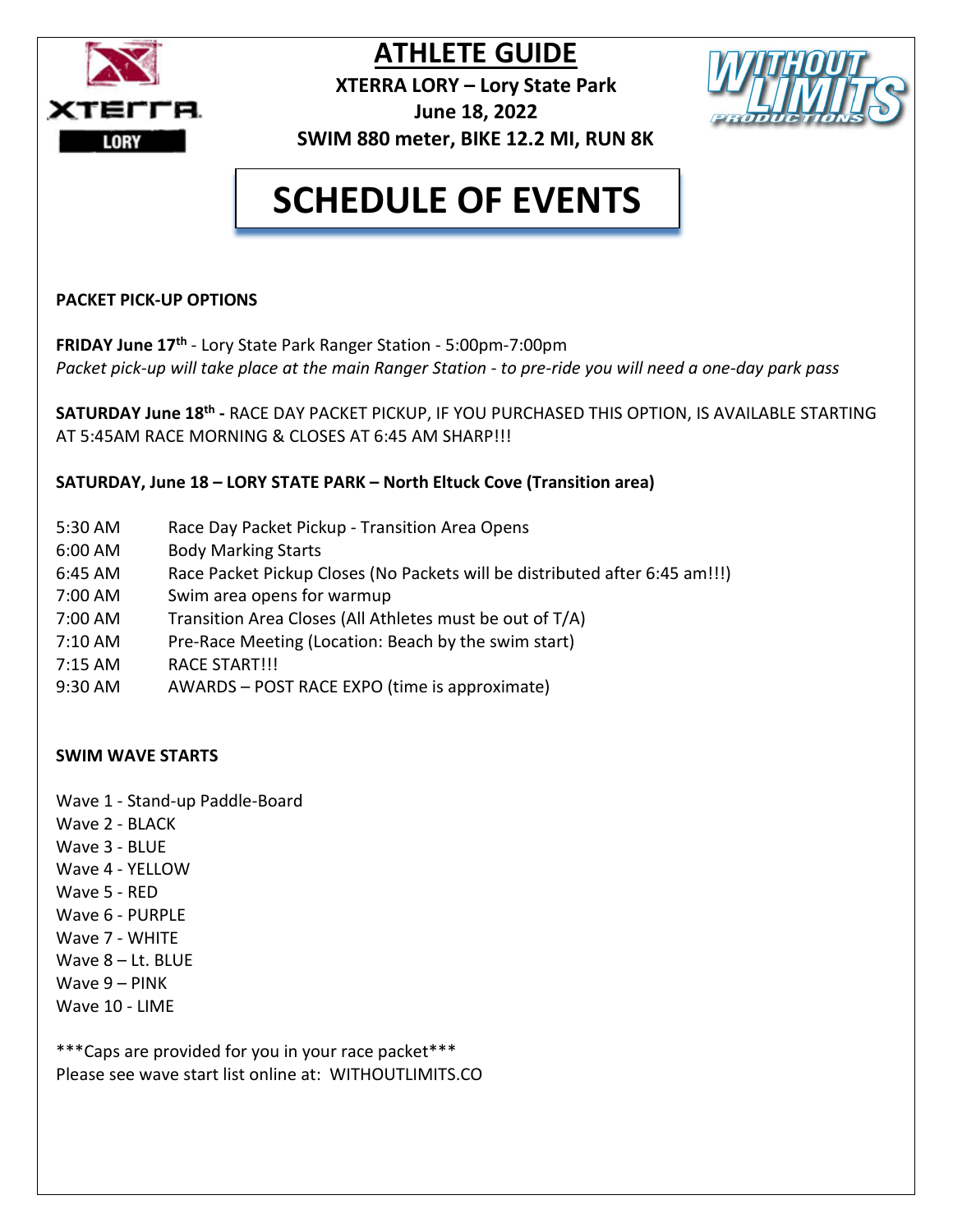

**XTERRA LORY – Lory State Park June 18, 2022 SWIM 880 meter, BIKE 12.2 MI, RUN 8K** 



#### **Directions to Lory State Park (Race Site)**

**BOULDER/DENVER/COLORADO SPRINGS**

**Take CO-119 N/Diagonal Hwy, continue to follow CO-119 N (Boulder Only) Merge onto I-25 N/US-87 N via the ramp on the LEFT Merge onto CO-14 W/E MULBERRY ST via EXIT 269B toward FT COLLINS. 3.5 mi Turn SLIGHT RIGHT onto RIVERSIDE AVE. 0.6 mi RIVERSIDE AVE becomes JEFFERSON ST. 0.4 mi Turn RIGHT onto N COLLEGE AVE/US-287 N/CO-14 W. Continue to follow US-287 N/CO-14 W. 3.6 mi Stay STRAIGHT to go onto CR-54G/OLD US-287. Continue to follow CR-54G. 2.7 mi Turn LEFT onto CR-52E/RIST CANYON RD. .9mi (You'll see a country store named "VERYN'S" which is dark red) Turn LEFT onto N COUNTY ROAD 23. 1.4 mi (You'll see a small yellow house at the turn that says "BELLVUE") Turn RIGHT onto CR-25G. 1.6 mi End at Lory State Park, Follow Signs to Parking and please follow parking attendants** 

#### **SPECTATORS:**

It is highly recommended that spectators arrive with the athlete on race day. Come out with your cow bells, your Colorado flags, even a vuvuzela horn! You make every event great. We'll have a big expo to keep you entertained and well caffeinated. The best part of Lory State Park is that you can see lots of the action from a couple different vantage points.

NOTES: The swim start/transition area is 1/2 mile down the road from the finish line. It's not a bad idea to bring a mountain bike or at least your running shoes to go back and forth. Please be careful on the main road and near the finish line as athletes will be racing right alongside you. We have one of the most exciting finish lines in the sport with a double lane Slip n' Slide! From Soldier Canyon (Finish Line) you'll also be able to see athletes zig-zagging their way up the mountain on the bike and run course!

SPECTATORS ARE NOT ALLOWED INSIDE TRANSITION!!! Please keep your Family, Friends, significant others, and Dogs, out of the transition area before and after the race. Only the athlete is allowed inside transition. Thank you for your cooperation with this. Special Needs athletes can have their handlers with them inside transition.

#### **PLEASE BE CAREFUL WHEN DRIVING IN THE AREA AS ATHLETES WILL BE WARMING UP AND WALKING ALONG THE ROADS!**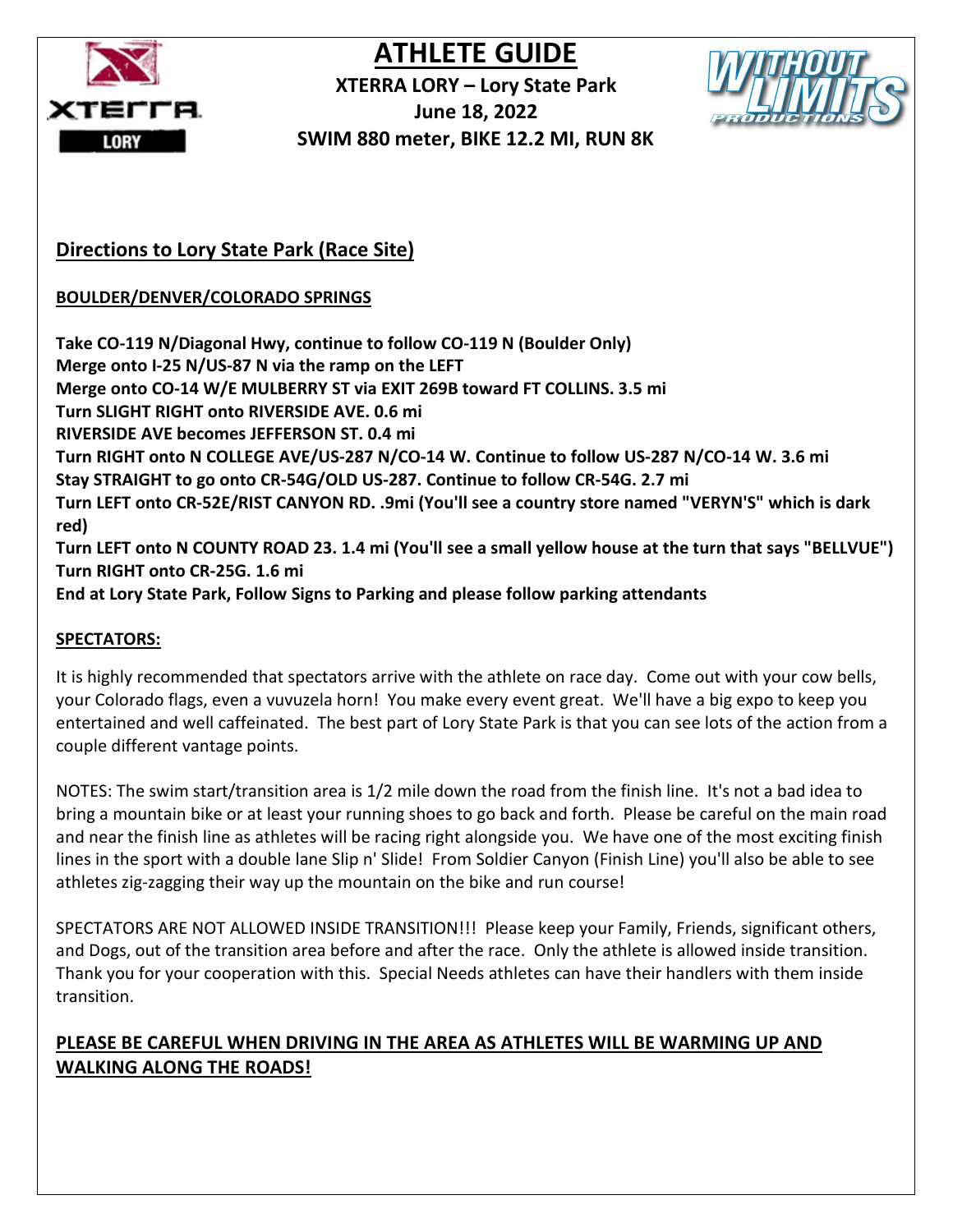

**XTERRA LORY – Lory State Park**



**June 18, 2022** 

 **SWIM 880 meter, BIKE 12.2 MI, RUN 8K** 

## **Important Details Prior to Arriving**

Each Participant MUST have both a photo ID and an annual USAT License (or purchase a one day license at packet pickup (See USAT section below for details))

If you do not have an ID you WILL NOT be given your race packet.

Each participant must be present to pick up their race number/packet. You will not be allowed to pick up another participants packet.

\*\*PLEASE NOTE: NO EXCEPTIONS WILL BE MADE\*\*

\*\*Fill up your water bottles/camelbacks prior to arrival as there isn't much water at the park\*\*

## **Important Details for Registration & Packet Pickup**

- 1) You must pick up your packet at one of the packet pickups listed earlier in this athlete guide, between the allotted times or the morning of the race between 6:00am-7:15am. We suggest you pick up your packet prior to the race so you're not rushed on race morning.
- 2) You must have a photo ID and a valid USAT Triathlon Card (or one day license). We cannot release your packet to you without a valid Photo ID, no exceptions. Please have it ready to show when you get to the front of the line.
- 3) USAT License: If you are an annual USAT Member you must bring your valid USAT card with you at packet pickup. If this is expired you will be required to purchase a one day license for \$15 (Cash & Check only accepted)
- 4) One-Day USAT License: If you are not an annual USAT Member you must purchase the one day license at the time of packet pickup (Cash & Check only accepted)

#### **MUST READ!!! \*\*\*USAT NOTE\*\*\***

If you registered using the TRIREG online registration system and you are not an annual member then you already purchased the one day license and the only thing you need to bring is a Photo ID to packet pickup. If you registered using the PDF mail in registration form some of you already included your \$15 fee for the USAT One-Day License, and you'll just need your Photo ID. If you did not include this fee in your mail in registration then your registration has been notated and the volunteers at Packet Pickup will notify you that you must pay the required \$15 in order to proceed with picking up your packets (Cash & Check only accepted). Again if you are not an annual USAT Member then there is nothing regarding a USAT License to bring with you, just bring your PHOTO ID, and an extra \$15 just in case you didn't pre-pay the one day fee. We wouldn't want you to not be able to race due to not being able to pick up your packet (it's a USAT insurance thing). Please do not email us requesting confirmation of whether you paid this fee or not, there is no way we would be able to respond to everyone as we will be busy setting up for the event.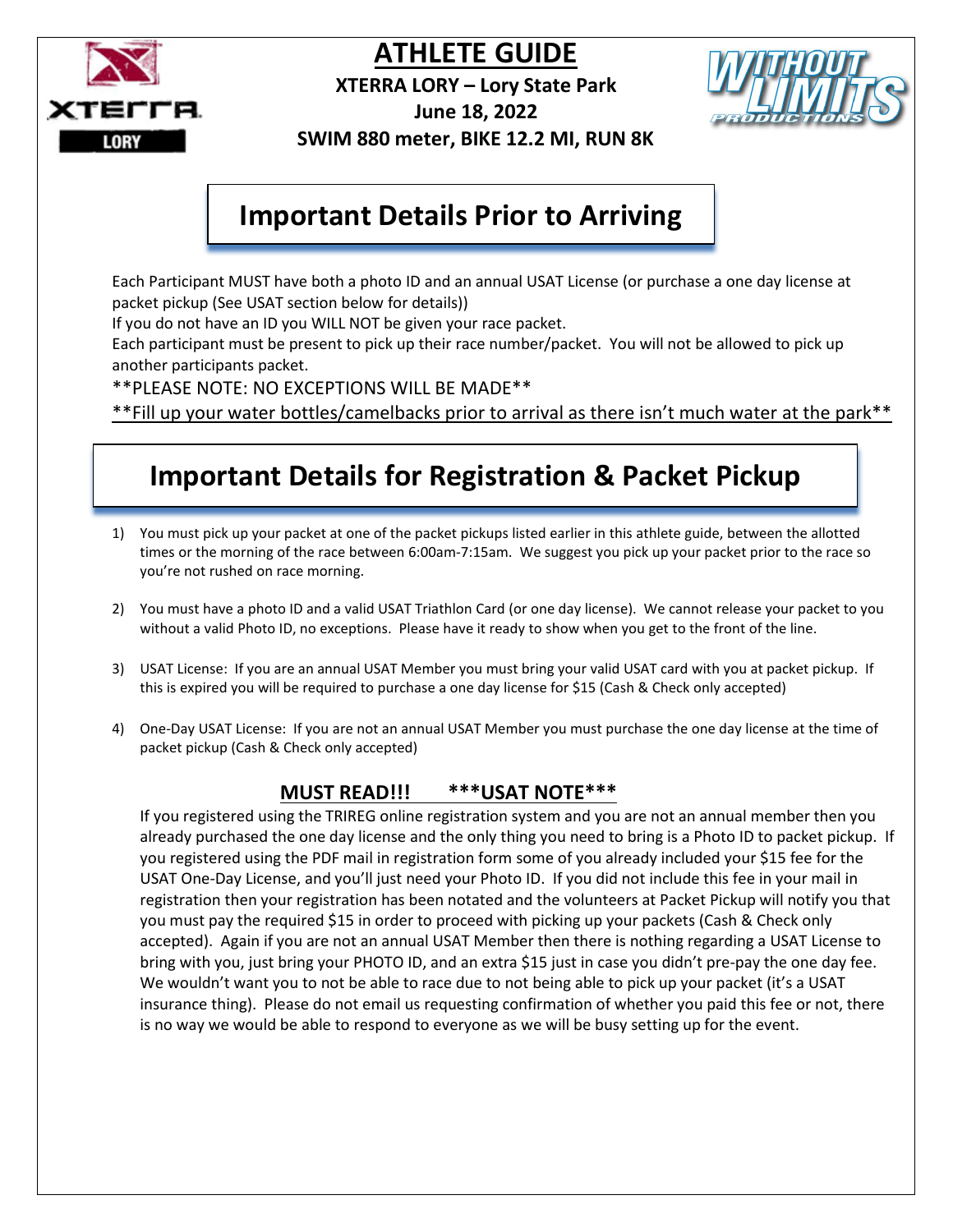

#### **XTERRA LORY – Lory State Park June 18, 2022**



 **SWIM 880 meter, BIKE 12.2 MI, RUN 8K** 

This is a list of the packet pickup procedures to ensure a quick & easy process for you & all the athletes as well as to ensure that there are no surprises come race day.

- 1) Ensure you have a Photo ID & Valid USAT Card (if applicable) with you prior to your arrival. If you're not an annual USAT Member bring an extra \$15 just to be safe.
- 2) Upon arrival there will be a registration tent with a black Without Limits Productions Registration Flag showing, go to this tent first.
- 3) Present your Photo ID and valid USAT Card (If applicable) to the registration volunteer. If you need to sign a waiver or still owe \$15 for the annual one-day license, you will handle it right there.
- 4) Once you have your race number packet, which contains a swim cap (with your corresponding Swim Wave color assignment), then proceed to the T-shirt/Goodie Bag pickup right next to the race # packet pickup.
- 5) Present your race # packet to the T-shirt volunteer as it will show what size T-shirt you ordered. Collect your T-shirt & Goodie Bag and you're all done. \*\*\*Note, you will not be able to switch Tshirt sizes until AFTER the race. What you ordered is what you will get. Swaps can be made after the race on race day only, as this is to ensure everyone receives the T-shirt that was ordered, and that any extras will then be used to swap out sizes.\*\*\*

**Race Number Instructions:** Your race packet will contain 2 #'s & a Swim Cap.

- 1) Bike Frame #: The  $1^{st}$  will be a bike number and has twist ties (this is the thicker more ridged #). Place this on your handlebars.
- 2) Running Bib #: The  $2^{nd}$  # will be the run #. Affix this to a race belt, t-shirt, shorts, or running skirt. It must be showing on the front of your person as you cross the finish line.
- 3) Timing Chip: The timing chip is affixed to an ankle strap. Affix this to your left ankle prior to the swim (the picture below shows the right ankle, it's just used as an example), and leave it on for the entirety of the event. A volunteer will collect it from you at the finish line. If you're wearing a wetsuit affix the ankle strap so it is underneath your wetsuit so it will not tear off when you take your wetsuit off. Do Not Cut the Timing Chip Strap Please.
- 4) Bring your race # to the timing chip tent to pick up your timing chip on race morning. Timing Chips will only be handed out on race morning.
- 5) A swim cap will also be provided for you at packet pickup in your number packet and must be worn during the swim portion of the event.

### **\*\*\*Picture Examples are on the next page\*\*\***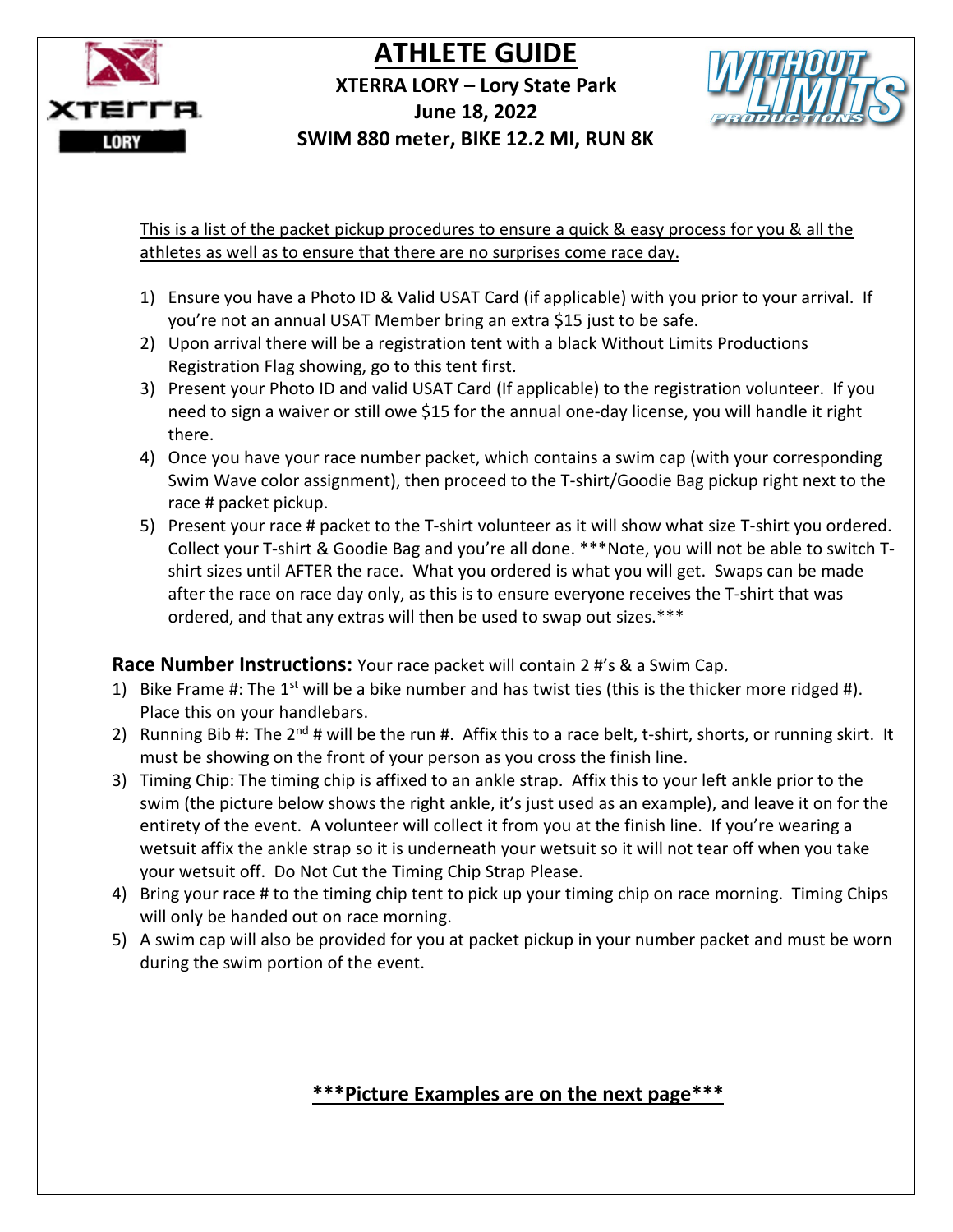

**XTERRA LORY – Lory State Park June 18, 2022 SWIM 880 meter, BIKE 12.2 MI, RUN 8K**





#### **Bike #:**

Must be attached to your bicycle's handlebars, as shown.

**Bib Number:** \*\*Note that it MUST be worn on the front during the entire run portion of the event.

#### **Timing Chip:**

Must be worn on left ankle. Place under your wetsuit and keep it on for the entire event. It will be taken from you at the finish by a volunteer (we know this pic shows the right ankle, but we like the pic)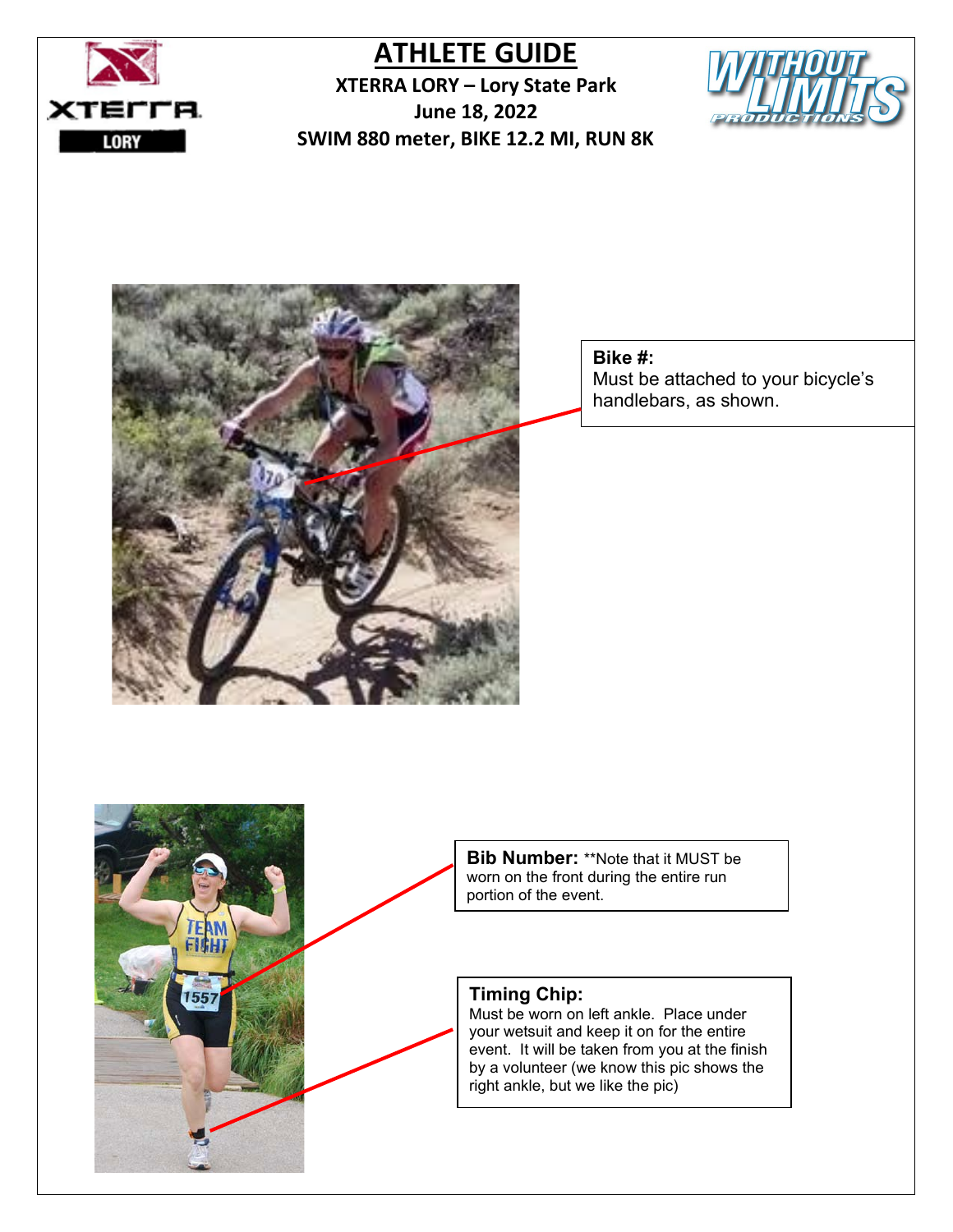

**XTERRA LORY – Lory State Park June 18, 2022 SWIM 880 meter, BIKE 12.2 MI, RUN 8K** 



## **COURSE INSTRUCTIONS PLEASE READ**

**SWIM COURSE:** The water temperature is expected to be in the mid to low to mid 60's for the event. A final reading will be done on race morning and announced. Wetsuits are not mandatory, but will be allowed as long as race day water temps are less than 82 degrees (USAT Sanctioning Rules).

**BIKE COURSE**: This is a 2 LAP Bike Course. You will be required to make 2 laps of the course. When Passing, please call out "On Your Left", pass only on the left and be careful when passing. While this is a fun course and does have some passing areas that are nice and wide, there is also single track so be careful when passing. This is a PG Rated event so therefore we have a zero tolerance for obscenities being yelled. If it's reported you will be penalized accordingly.

**RUN COURSE**: The run course is a one loop course, with 2 aid stations. This 8K run is an epic loop with amazing views of Lory State Park and Horsetooth Reservoir. It is comprised of some dirt roads, singletrack, and a nice climb of 1.75 miles. Don't worry as what goes up does come down.

**FINISH LINE:** The finish line is located at Soldier Canyon in Lory State Park.

**GENERAL:** Please do not litter the course. Pack out any gels, bars, and water bottles that you have with you on the course. The State Park, Reservoir and surrounding area are very generous to allow us to use their facilities and it would be a shame if it is littered with trash. A trashcan will be provided at the aid stations on the run course to dispose of any trash.

**Please do not leave any trash behind your transition area after the race, and ensure you have all your gear before you leave!**

**HYDRATION:** There are no hydration aid stations on the bike course, please ensure you have plenty of water bottles or a full camelback with your fluid of choice. The run course will have 3 aid stations with water and Gatorade, as well as Powerbar Gels. The aid stations are at mile markers: Mile .7, Mile 4, & Mile 4.6. \*\*\*We highly suggest you bring a water bottle or camelback with you on the run course to use between the 1<sup>st</sup> & 2<sup>nd</sup> Aid stations!!!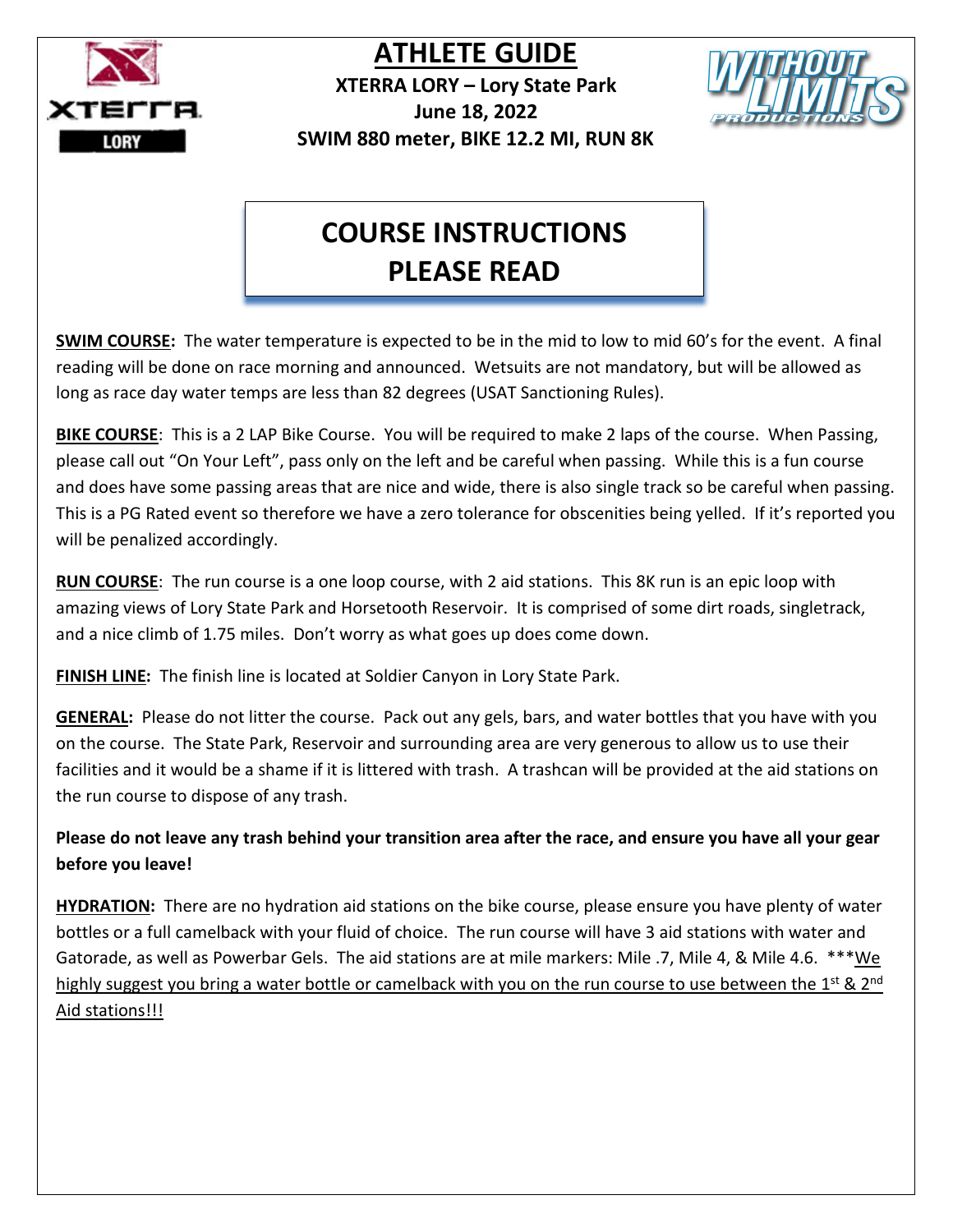

**XTERRA LORY – Lory State Park June 18, 2022** 



## **Critical Triathlete Reminders**

| <b>Transition</b> | 1. Athletes only: NO SPECTATORS OR COACHES                                           |
|-------------------|--------------------------------------------------------------------------------------|
|                   | 2. Your bike MUST be placed on the rack $(1^{ST}$ come $1^{st}$ serve, there are no  |
|                   | assigned racks). If the bike cannot fit, see a Transition Captain wearing an WLP     |
|                   | Volunteer T-Shirt                                                                    |
| <b>Swim Start</b> | 1. Age Group athletes: Is done by cap color and is set up to mitigate traffic on the |
|                   | bike course.                                                                         |
|                   | 2. Warm-up: exit the water <i>FAST</i> when the Race Director announces to do so     |
| <b>Bike</b>       | 1. Helmet chin strap must be fastened at all times while you're on the bike          |
|                   | 2. Keep to the right except while passing (when passing, shout 'on your left')       |
|                   | 3. Be cautious and courteous, it's not the Olympics out there, safety first          |
|                   | 4. Watch out for unmarked obstacles such as rocks, loose gravel, water humps,        |
|                   | etc                                                                                  |
| <b>General</b>    | 1. While biking or running, stereo headphones (such as ipods) are not allowed        |
|                   | 2. While biking or running, if instructed to, stay within coned lanes                |
|                   | 3. DO NOT LITTER THE COURSE, PLEASE PACK OUT WHAT YOU PACK                           |
|                   | <b>IN!!!</b>                                                                         |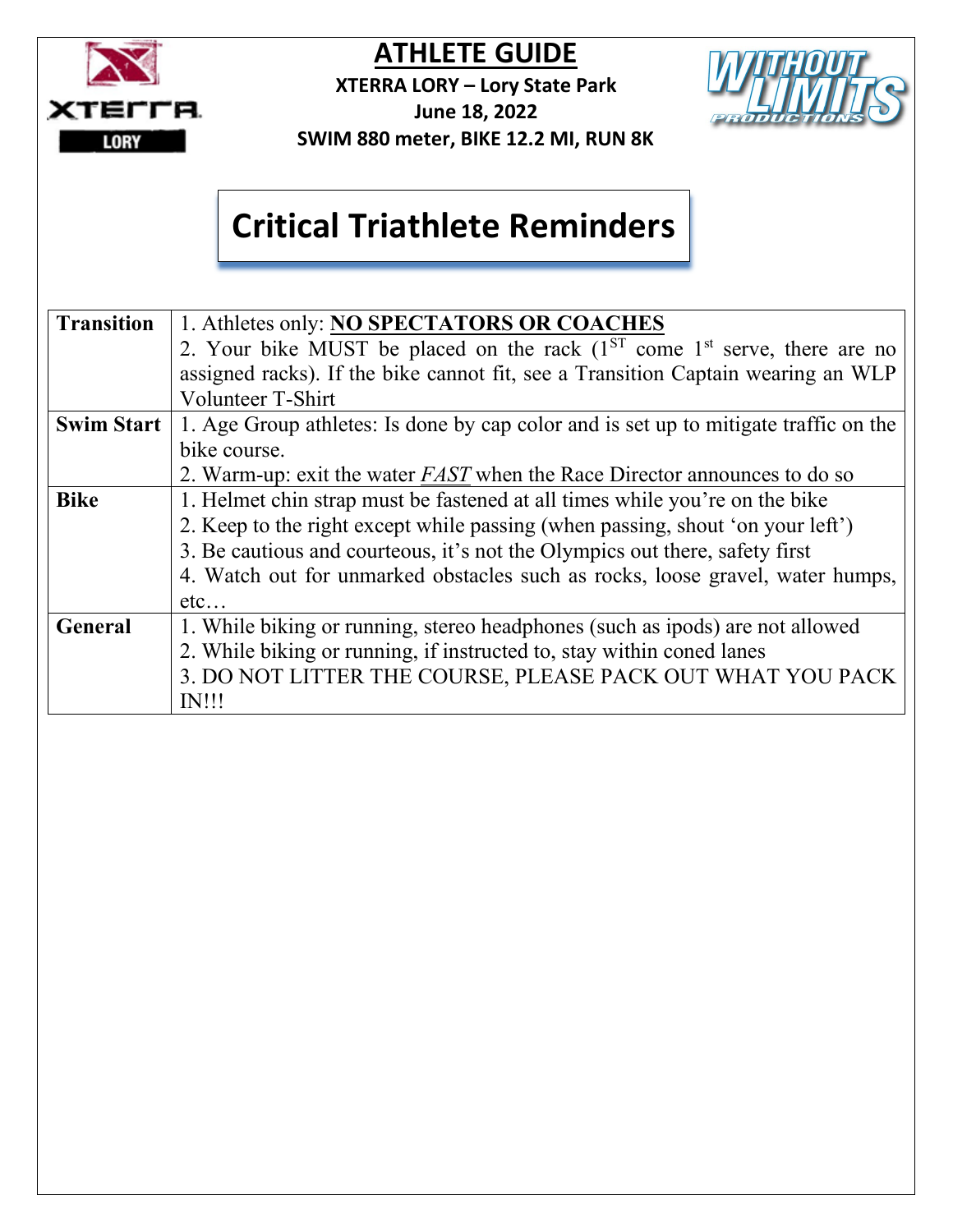

**XTERRA LORY – Lory State Park June 18, 2022 SWIM 880 meter, BIKE 12.2 MI, RUN 8K** 



## **RELAY TEAMS**

**The following is a procedure outline specifically for Relay Teams:**

#### **Packet Pickup**

- **1) All Team Members MUST be present to pick up their Race # Packets, T-shirts, and Goodie Bags. (Sorry it's not our rule & we know it's an inconvenience but we have to follow the rules sometimes too since this is a USAT Sanctioned event)**
- **2) Your Team will receive one Race # Packet, as it contains your Swimmers Cap, Bikers handlebar #, and Runners Bib #.**
- **3) Everyone in your team will get their own T-shirt & Goodie Bag**

#### **Race Day**

- **1) You will only receive One (1) Timing Chip**
- **2) Body Marking: Everyone in your team must be body marked, as a preventative for lost numbers, as well as for timing, and photos.**
- **3) TIMING CHIP: The timing chip will be worn by all the relay team athletes. Timing Chip Location: Swimmer = Ankle, Biker = Ankle, Runner = Ankle. The timing chip will be passed between your Relay Teammates inside the transition area, at your designated spot. The biker will be waiting at the bike (Keep on the rack until the chip is transferred) for the swimmer to enter transition and switch the timing chip. The runner will also be waiting inside transition (again at your teams bike rack location), for the biker to enter and make the switch (Please rack your bike prior to transferring the timing chip to the runner).**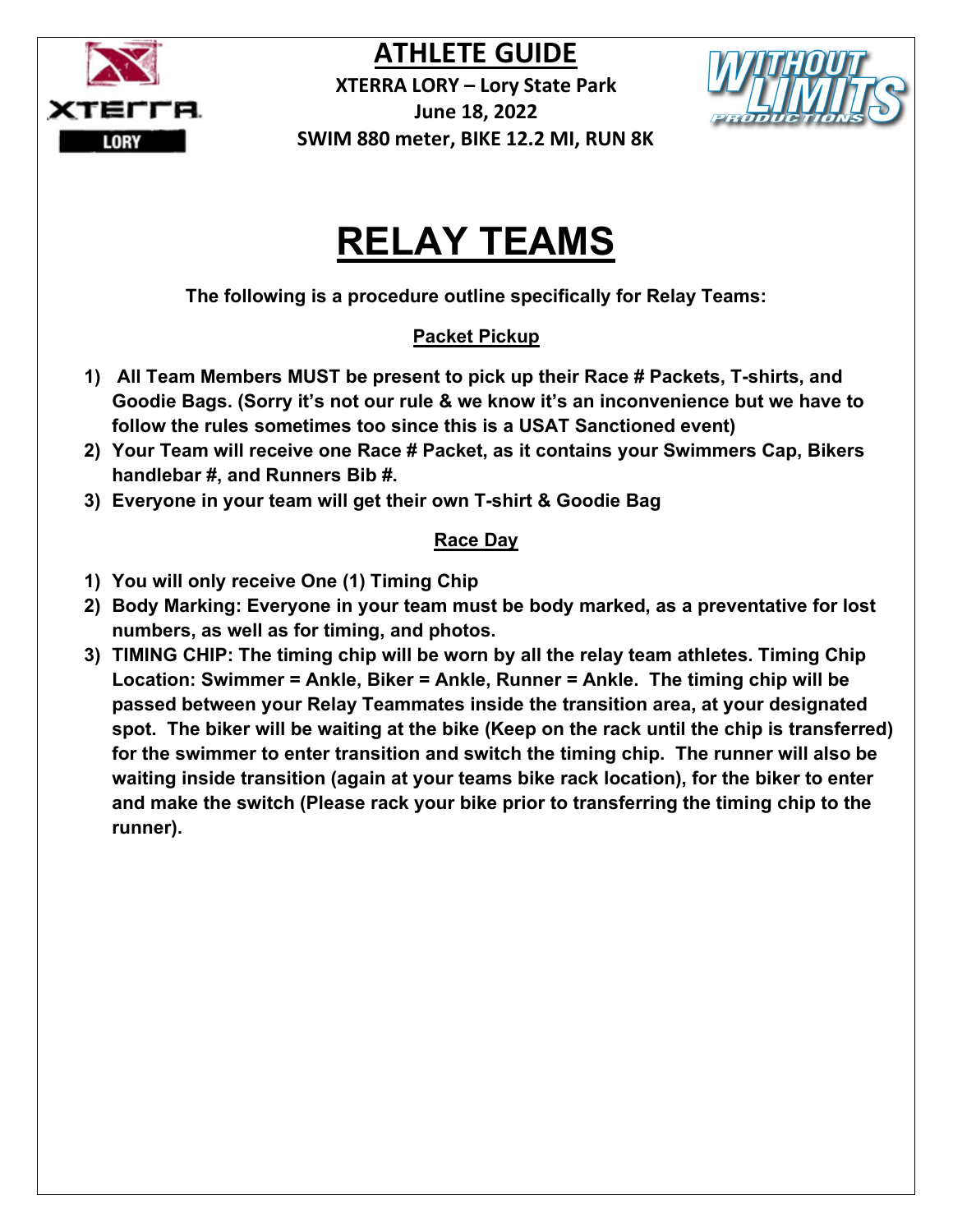

**XTERRA LORY – Lory State Park**



**June 18, 2022 SWIM 880 meter, BIKE 12.2 MI, RUN 8K**

## **RULES & PENALTIES**

## **PLEASE READ BEFORE THE RACE!**

**1. Helmets:**Only helmets approved by the US Consumer Product Safety Commission (CPSC) may be used in USAT sanctioned events. Helmets must be worn at all times while on your bike **before, during, and after** the event. *Penalty:* Disqualification

**2. Chin Straps:** Chin straps must be buckled at all times when on a bicycle. DO NOT unbuckle your chin strap unless you are off your bicycle and it is placed back on the rack. *Penalty:* Disqualification on the course; Variable time penalty in transition area only.

**3. Outside Assistance:** No assistance other than that offered by race and medical officials may be used. Triathlons are individual tests of fitness.

*Penalty:* Variable time penalty

**4. Transition Area:** All equipment must be placed in the properly designated bike rack. All participants must return their bicycles to an upright position in their designated bicycle rack. No person shall interfere with another participant's equipment or impede the progress of another participant. All bar ends must be solidly plugged. No participant shall bring ANY glass containers into the

transition area.

*Penalty:* Variable time penalty

**5. Drafting: Drafting**--keep at least three bike lengths of clear space between you and the cyclist in front. If you move into the zone, you must pass within 15 seconds.

**Position**--keep to the right hand side of the lane of travel unless passing.

**Blocking**--riding on the left side of the lane without passing anyone and interfering with other cyclists attempting to pass. **Overtaken--**once passed, you must immediately exit the draft zone from the

rear, before attempting to pass again.

*Penalty:* Variable time penalty

**6. Course:** All competitors are required to follow the prescribed course and to stay within all coned lanes. Cutting the course is an obvious violation and going outside the course is a safety issue. Cyclists shall not cross a solid yellow center line for ANY reason. Cyclists must obey all applicable traffic laws at all times. (It is for your safety that you do not cross the Yellow Line, especially on corners) *Penalty:* Referee's discretion

**7. Unsportsmanlike-Like Conduct:** Foul, harsh, argumentative or abusive language or other unsportsmanlike conduct directed at race officials, USA Triathlon officials, volunteers, spectators or fellow athletes is forbidden. *Penalty:* Disqualification (This is a family environment and any language of this nature will NOT be tolerated. We know it can be hard to pass in some sections, but there's no need to let the foul language fly.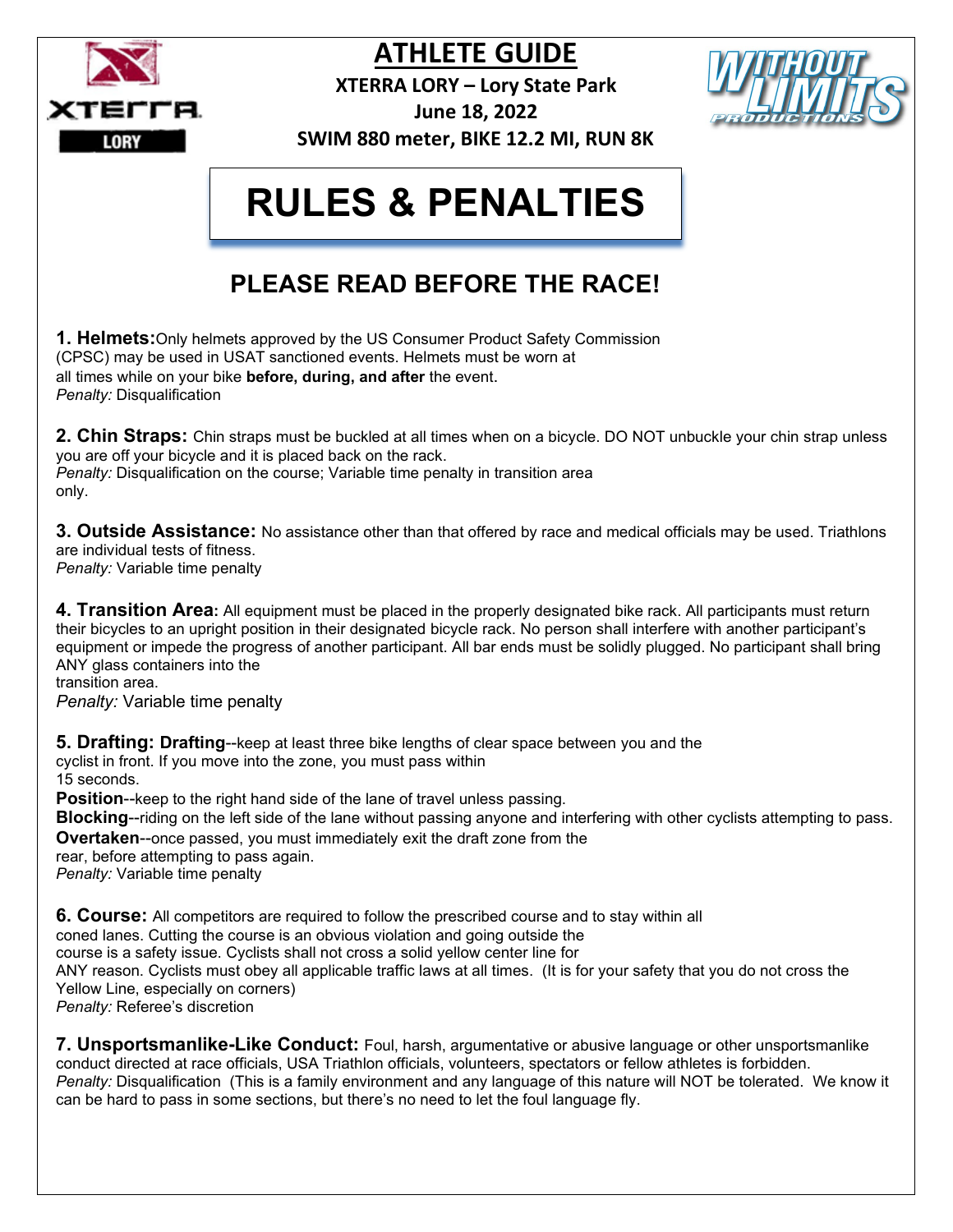



#### **XTERRA LORY – Lory State Park**



**June 18, 2022** 

#### **SWIM 880 meter, BIKE 12.2 MI, RUN 8K**

**8. Headphones:** Headphones, headsets, walkmans, ipods, mp3 players, or personal audio devices, etc. are not to be carried or worn at any time during the race.

*Penalty:* Variable time penalty (Please do not break this rule at it is a major safety violation)

**9. Race numbers:** All athletes are required to wear race numbers at all times during the run. Numbers must face the front and be clearly visible at all times. Numbers may not be cut or folded or altered in any way. DO NOT transfer your number to any other athlete or take a number from an athlete that is not competing.

*Penalty:* Variable time penalty for missing or altered number, Disqualification and one year suspension from membership in USAT for transferring a number without race director permission.

**10. Wetsuits:** Each age group participant shall be permitted to wear a wetsuit without penalty in any event sanctioned by USA Triathlon up to and including a water temperature of 78 degrees Fahrenheit. When the water temperature is greater than 78 degrees but less than 84 degrees Fahrenheit, age group participants may wear a wetsuit at their own discretion, provided, however that participants who wear a wetsuit within such temperature range shall not be eligible for prizes or awards. Above 84 degrees, wetsuits are prohibited.

**11. Abandonment:** All personal equipment and belongings taken out onto the course must stay on the athlete the entire time. No garbage, clothing, etc. shall be thrown on the course. Please do not litter the course with water bottles, gel packets, or wrappers. The community has supported this event for years and your responsibility in keeping the course clean will help to ensure that this event continues. *Penalty:* Variable time penalty Variable Time Penalties

For a complete list of rules, please refer to the most up to date USA Triathlon Competitive Rules at: <http://www.usatriathlon.org/resources/about-events/rules>

#### **MOST IMPORTANTLY: BE SAFE, TREAT YOUR FELLOW RACERS AND VOLUNTEERS WITH RESPECT, AND HAVE FUN!!!**